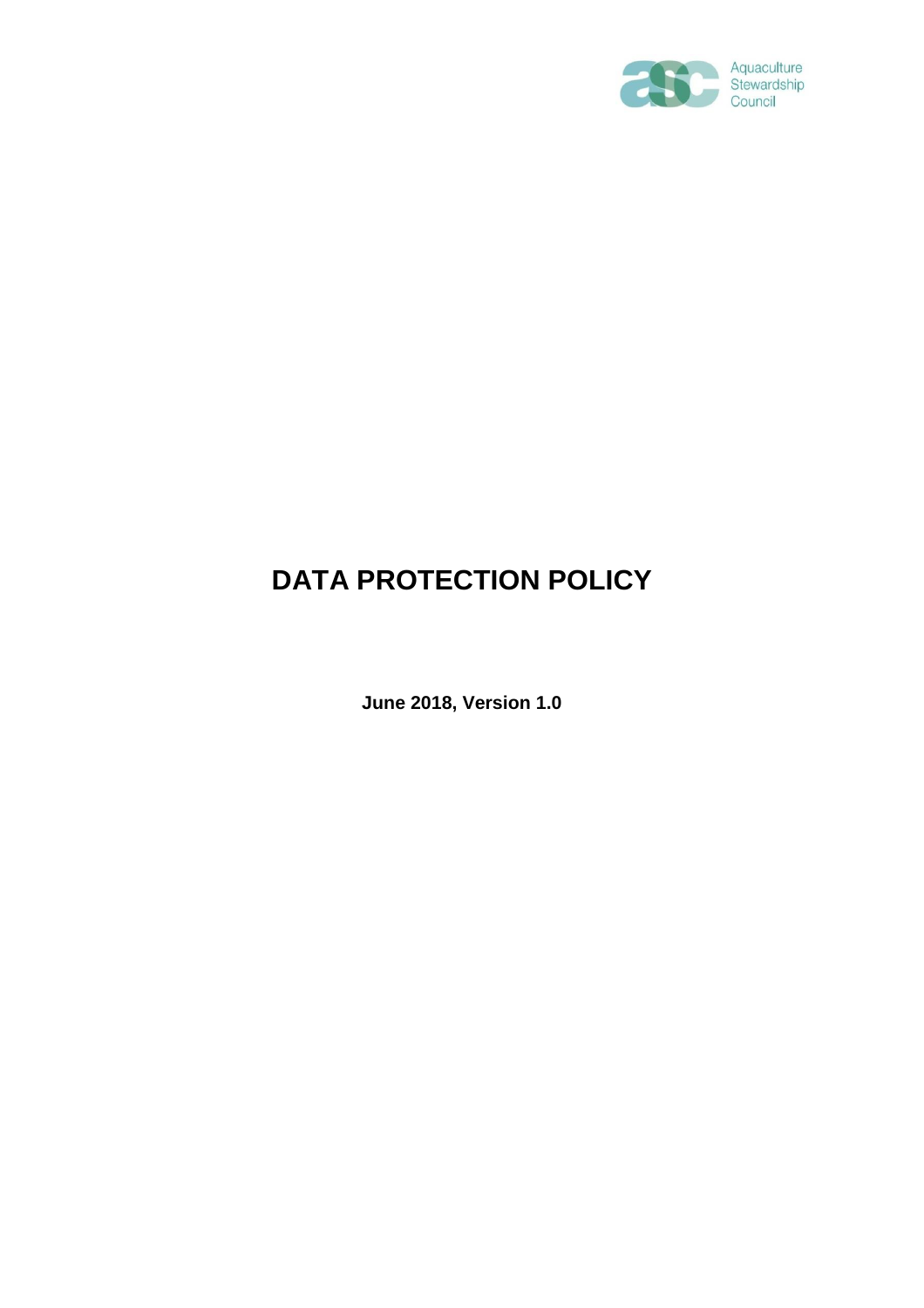

# **CONTENTS**

| 1.  | p.3     |
|-----|---------|
| 2.  | p.3     |
| 3.  | p.3     |
| 4.  | $p.3-5$ |
| 5.  | p.5     |
| 6.  | p.5     |
| 7.  | p.6     |
| 8.  | p.6     |
| 9.  | p.6     |
| 10. | p.7     |
| 11. | p.7     |
| 12. | p.7     |
| 13. | $p.7-8$ |
| 14. | p.8     |
| 15. | p.8     |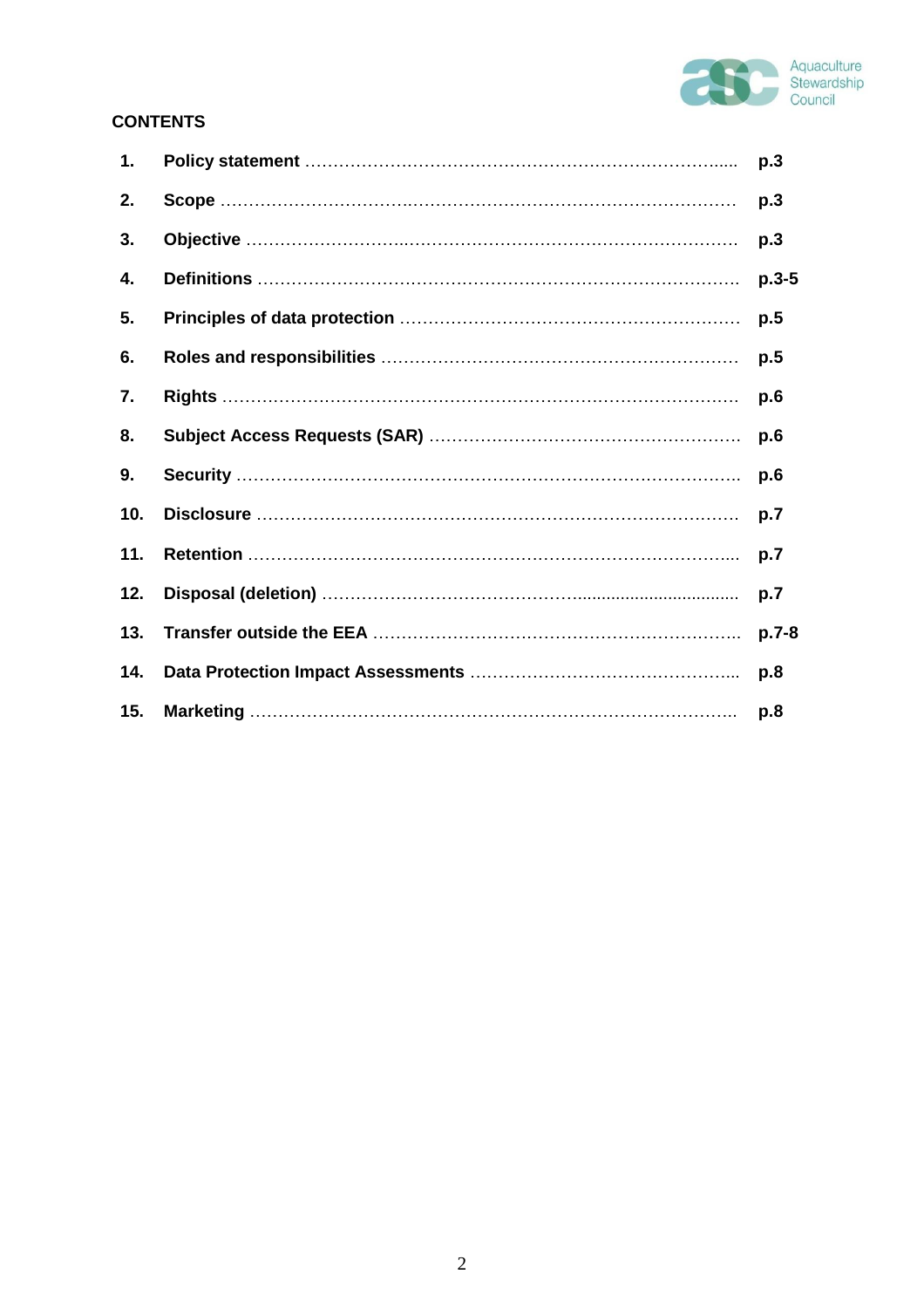

# **1. Policy statement**

1.1 The Aquaculture Stewardship Council ('ASC', 'we', 'us', and 'our') is committed to fully complying with all the requirements of the General Data Protection Regulation (GDPR).

# **2. Scope**

- 2.1 This data protection policy explains how we will comply with our responsibilities and obligations under the GDPR and applies to:
	- All personal data whose use is controlled by us, whether kept on paper or electronically (i.e. Computers);
	- All our staff and any of our data processors.
- 2.2 This policy should be read and used in conjunction with our other following policies
	- Privacy
	- Retention
	- Staff Handbook or Governance Handbook for Trustees

# **3. Objective**

- 3.1 The objective of this policy is to:
	- Ensure we follow the principles of personal data;
	- Ensure personal data is processed in a consistent manner throughout the organisation at all times;
	- Clarify responsibilities for implementing, complying and monitoring this policy;
	- Give guidance to staff and data processors about how to identify and minimise the risks of breaching the GDPR as well as the possible consequences of doing so.

# **4. Definitions**

- 4.1 **Personal data** means any information relating to an identified or identifiable person ('data subject') such as a name, postal/email address or an identification number.
- 4.2 Examples of personal data typically processed by us are:
	- First and last names
	- Postal and email addresses
	- Telephone numbers
	- Identity documents (e.g. passports & driving licence)
	- Identity numbers (e.g. National Insurance and Bank accounts or national identity card number)
	- Career & educational documents (e.g. CVs & qualifications)
	- Any contact information
- 4.3 **Special categories of personal data** means personal data revealing racial or ethnic origin, political opinions, religious or philosophical beliefs, or trade-union membership, and the processing of genetic data, biometric data for the purpose of uniquely identifying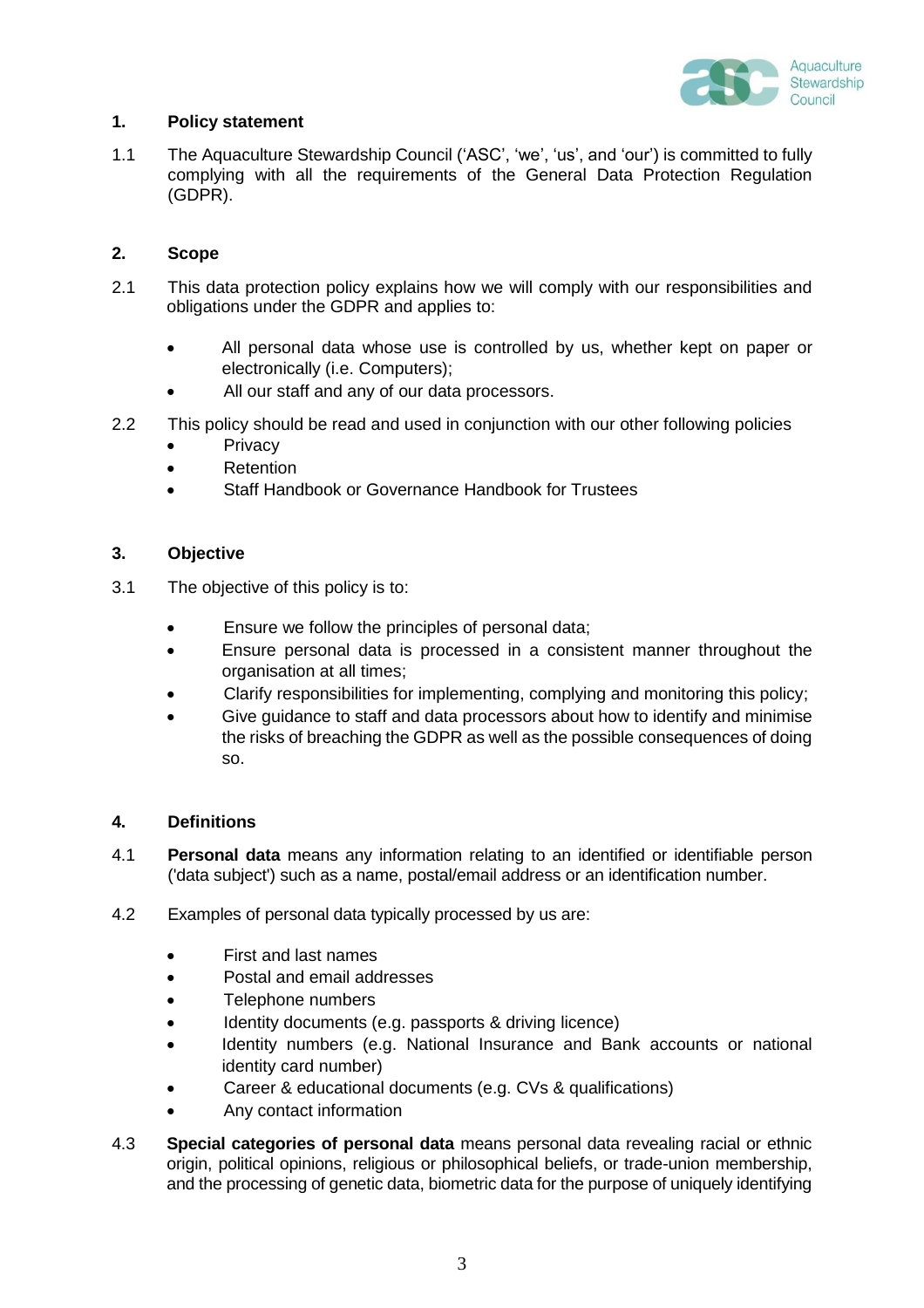

a natural person, data concerning health or data concerning a natural person's sex life or sexual orientation and data concerning criminal convictions or offences.

Examples of special category personal data typically processed by us are:

- Health & medical information (including whether a person has a disability)
- Information about ethnic origin & race
- Staff sickness records

## 4.4 **Data subject** means any individual whose personal data is processed by us.

Examples of our data subjects are:

- Clients/customers
- Staff including part-time staff, contractors and interns
- Staff next of kin
- Job applicants
- **Partners**
- **Donors**
- Aquaculture producers
- Seafood processors
- Retailers and market partners
- **Scientists**
- **Consumers**
- **Supporters**
- Suppliers of goods/service
- **Contacts**
- 4.5 **Processing** means any use of personal data such as the collection, recording, organisation, structuring, storage, adaptation or alteration, retrieval, consultation, use, disclosure, dissemination, erasure and destruction. NB: This means that virtually anything we do with personal data will be processing.
- 4.6 **Data controller** means the organisation which decides the purposes and means of the processing of personal data. NB: ASC is the data controller for the purposes of this policy.
- 4.7 **Data processor** means an individual or organisation that processes personal data on behalf of a data controller

Examples of our data processors are:

- Morcan
- Insurance and pension agencies
- Payroll agencies
- 4.8 **Personal data breach** means a breach of security leading to the accidental, or unlawful, destruction, loss, alteration, unauthorised disclosure of, or access to, personal data transmitted, stored or otherwise processed.
- 4.9 **Consent** means any freely given, specific, informed and unambiguous indication of the data subject's wishes by which he or she, by a statement or by a clear affirmative action, signifies agreement to the processing of personal data.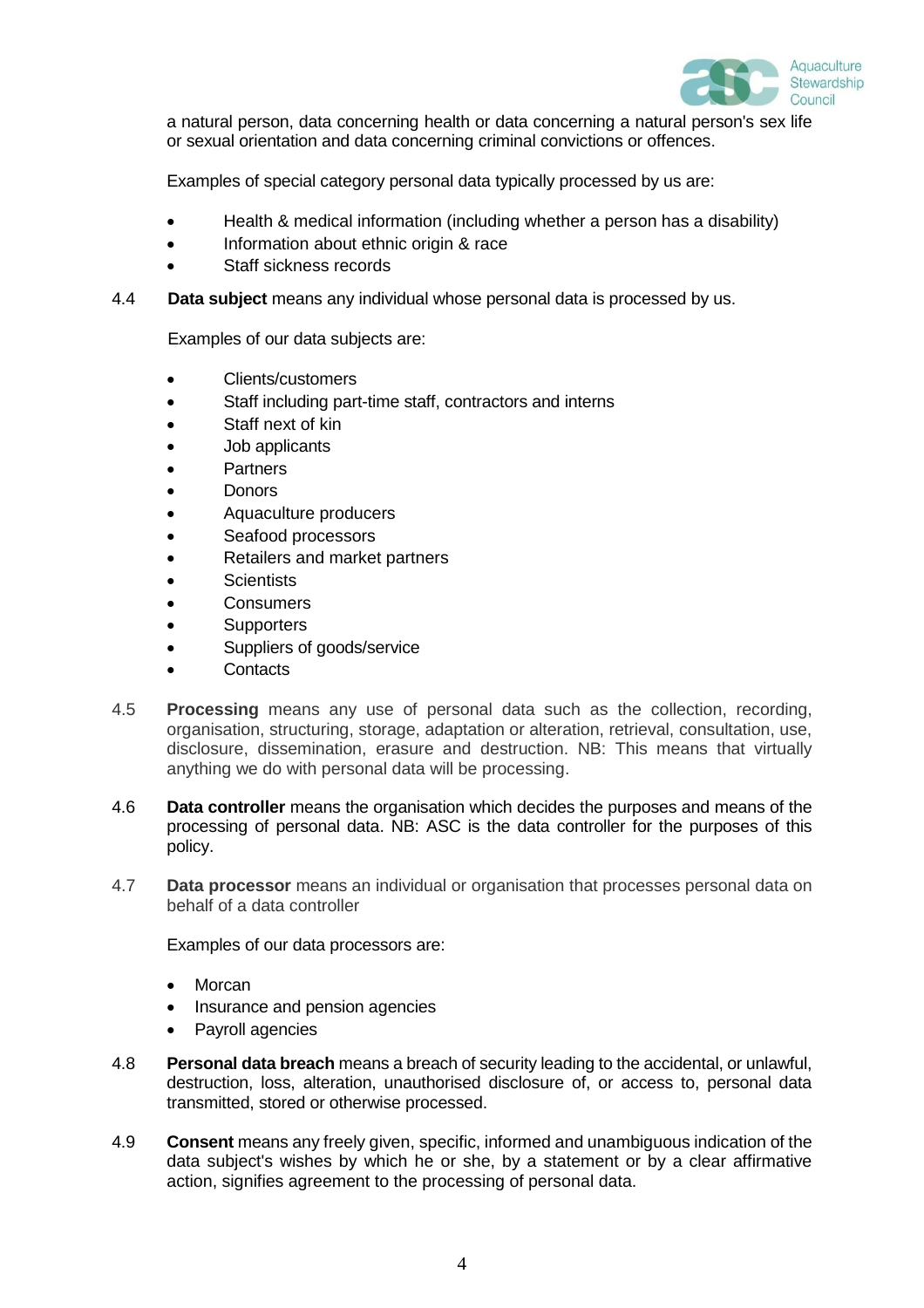

- 4.10 **Staff** means anyone working at or for us including:
	- Board members/Trustees
	- Other advisors such as Technical Advisory Group members
	- **Directors**
	- Permanent, interim and temporary employees
	- Trainees
	- Interns

# **5. Principles of data protection**

- 5.1 Personal data shall be:
	- 1. Processed lawfully, fairly and in a transparent manner.
	- 2. Collected for specified, explicit and legitimate purposes and not further processed in a manner that is incompatible with those purposes ('purpose limitation').
	- 3. Adequate, relevant and limited to what is necessary in relation to the purposes for which they are processed ('data minimisation').
	- 4. Accurate and, where necessary, kept up to date ('accuracy').
	- 5. Kept for no longer than is necessary ('storage limitation').
	- 6. Processed in a manner that ensures appropriate security of the personal data, including protection against unauthorised or unlawful processing and against accidental loss, destruction or damage, using appropriate technical or organisational measures ('integrity and confidentiality').

# **6. Roles and responsibilities**

- 6.1 Our Supervisory Board Members have ultimate responsibility for ensuring compliance with the GDPR, the principles of data protection and this policy.
- 6.2 The Head of Governance and Corporate Services has day-to-day operational responsibility for ensuring we comply with the GDPR, the principles of data protection and this policy. The Head of Governance and Corporate Services can be contacted at: [richard.ryan@asc-aqua.org](mailto:richard.ryan@asc-aqua.org)
- 6.3 All staff have a responsibility to comply with the GDPR, the principles of data protection and this policy when carrying out their duties.
- 6.4 Line managers are responsible for supporting staff's adherence with this policy.
- 6.5 All data processors have a responsibility to comply with the GDPR, the principles of data protection and this policy when carrying out their contractual and statutory obligations to us.
- 6.6 Failure to comply with this policy may result in legal and/or disciplinary action.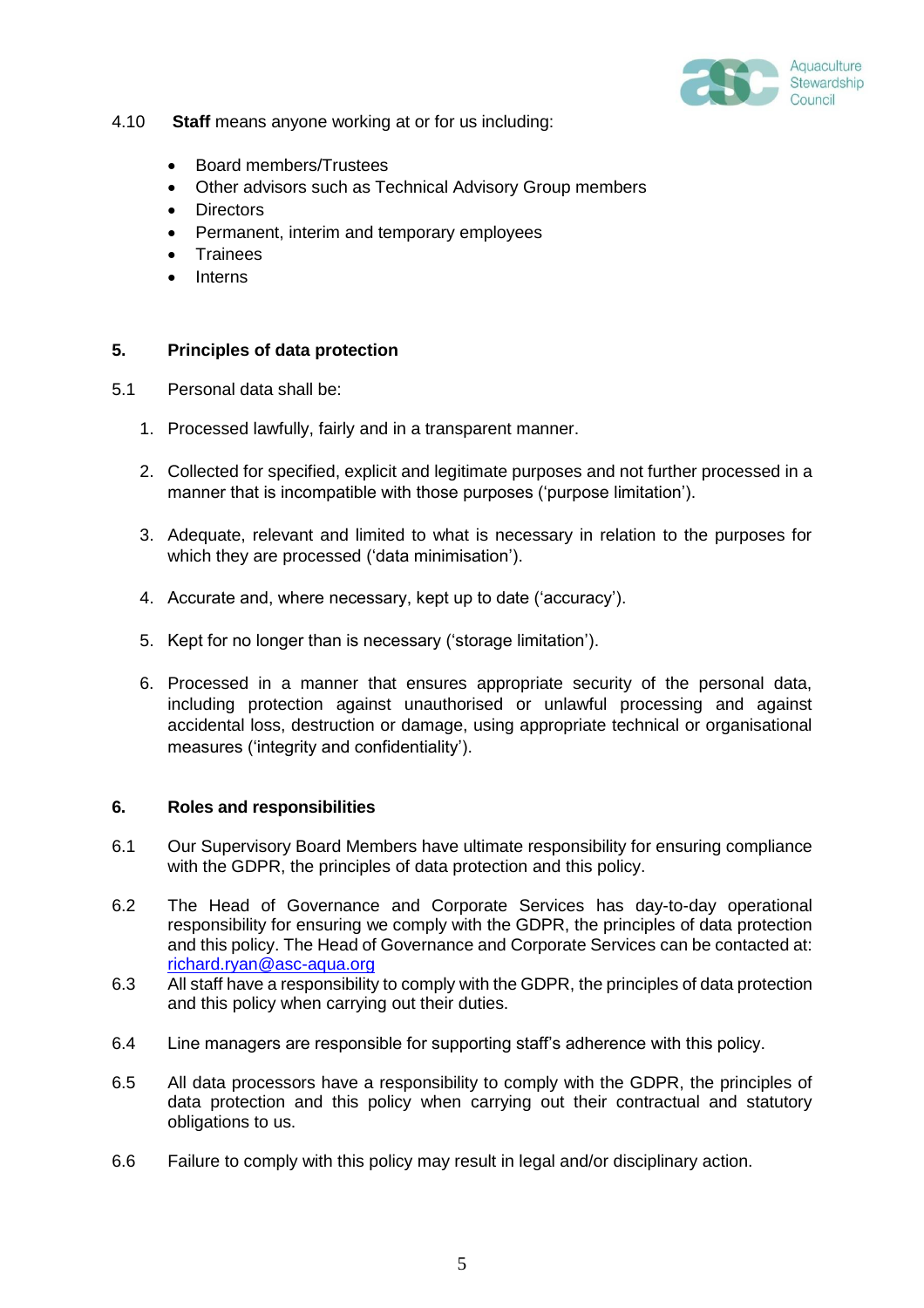

# **7. Rights**

- 7.1 Data subjects' have the right to:
	- 1. **Be informed** about the collection and use of their personal data.
	- 2. **Access** their personal data.
	- 3. **Rectification** of inaccurate personal data.
	- 4. **Erasure** (deletion) of their personal data (also known as the 'right to be forgotten).\*
	- 5. **Restrict processing** of their personal data.\*
	- 6. **Data portability -** to easily move, copy or transfer their personal data.
	- 7. **Object** to:
		- 7.1. processing based on legitimate interests or the performance of a task in the public interest/exercise of official authority (including profiling);
		- 7.2. direct marketing (including profiling); and,
		- 7.3. processing for purposes of scientific/historical research and statistics.
	- 8. **Appropriate decision-making** in relation to automated decision making and profiling.

\*This is not an absolute right and only applies in certain circumstances

# **8. Subject Access Requests**

8.1 Any data subject may make a Subject Access Request, ('SAR'). Anyone member of staff or data processor in receipt of a SAR must pass it on to the Head of Governance and Corporate Services (with their line manager in copy) as soon as possible as a matter of urgency.

# **9. Security**

- 9.1 All staff and data processors are responsible for ensuring that any personal data which we are responsible for is kept securely.
- 9.2 Examples of keeping personal data secure are:
	- Paper files/records should be kept in locked cabinets when not in use;
	- Monitors/computer screens should be visible only to those who need to see them;
	- Paper files/records should not be removed from our business premises without appropriate authorisation;
	- Desks should be cleared when not in use;
	- Personal data no longer required for day-to-day use should be sent to secure archiving.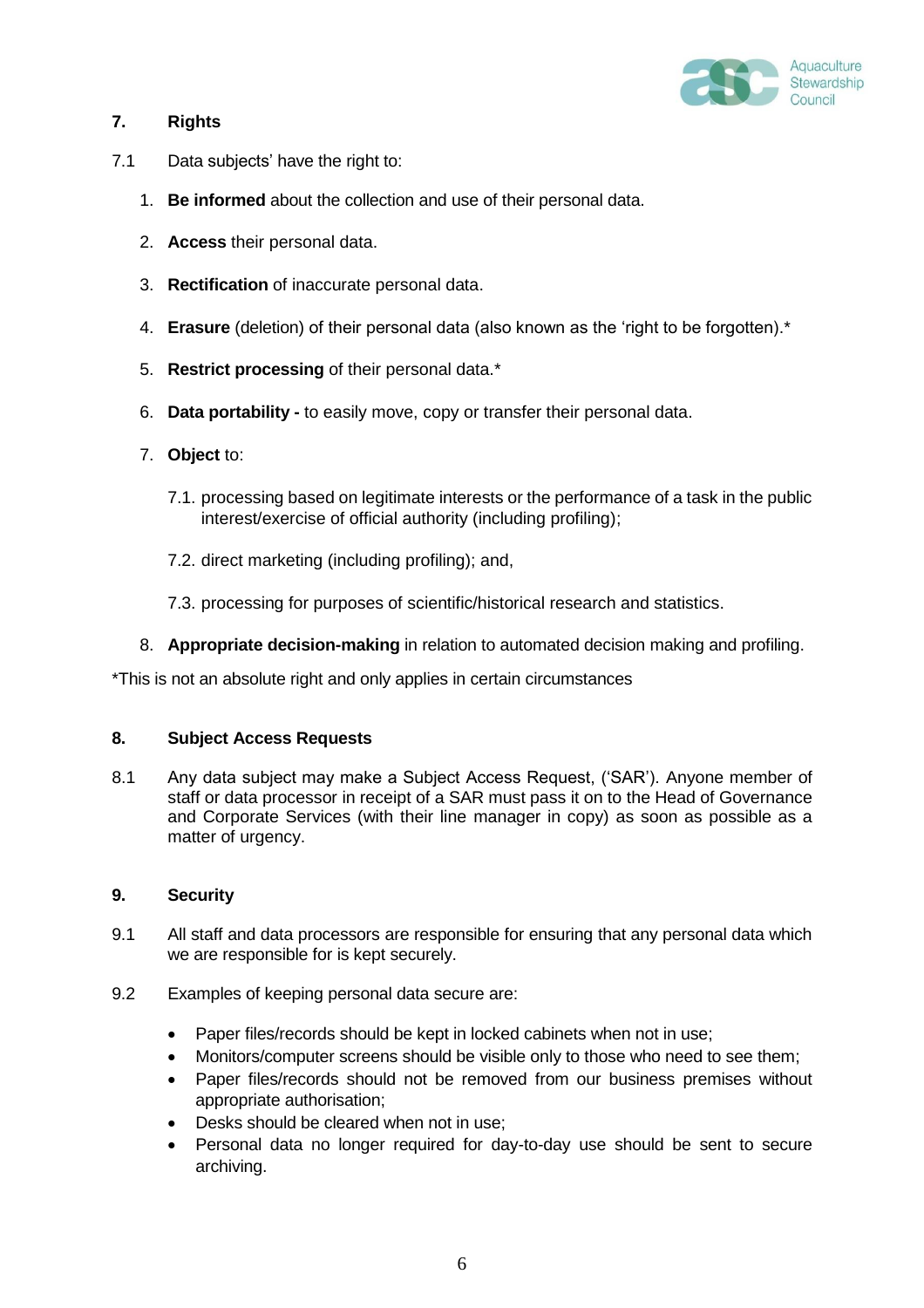

# **10. Disclosure (sharing)**

- 10.1 This includes the disclosure (sharing) of personal data by:
	- Staff with other teams /departments; and,
	- Staff with third parties/other organisations (including out data processors).
	- Our data processors to third parties.
- 10.2 Personal data must not be disclosed unless the recipient is authorised to have access to that personal data and then only in accordance with the GDPR.
- 10.3 Examples of unauthorised recipients are:
	- Family members
	- Friends
- 10.4 Staff and data processors should exercise great caution when asked to disclose personal data and if in doubt should seek advice from the Head of Governance and Corporate Services before doing so.
- 10.5 All decisions to disclose personal data must be recorded [and all such disclosures must be specifically authorised by the Head of Governance and Corporate Services.

## **11. Retention**

11.1 Personal data must not be kept for any longer than is necessary and only in accordance with our retention policy.

#### **12. Disposal (deletion)**

- 12.1 When it is no longer necessary to keep it, personal data must be disposed of securely. This means that:
	- Paper will be shredded on site, or disposed of externally as confidential waste;
	- Computer equipment will be disposed of securely by specialist contractors.

[A register will be maintained to record details of the media and computer equipment that has been disposed of, when it was disposed, how it was disposed and by whom].

## **13. Transfer outside the EEA**

- 13.1 The GDPR generally prohibits the transfer (sending) of personal data outside the European Economic Area (EEA) unless:
	- An 'adequacy decision' has been made for the destination country; or,
	- The transfer is subject to appropriate safeguards; or,
	- A 'derogation' can be relied upon, e.g.
	- $\bullet$
- $\circ$  Where it is necessary for the conclusion or performance of a contract that we have with the data subject or another person, or,